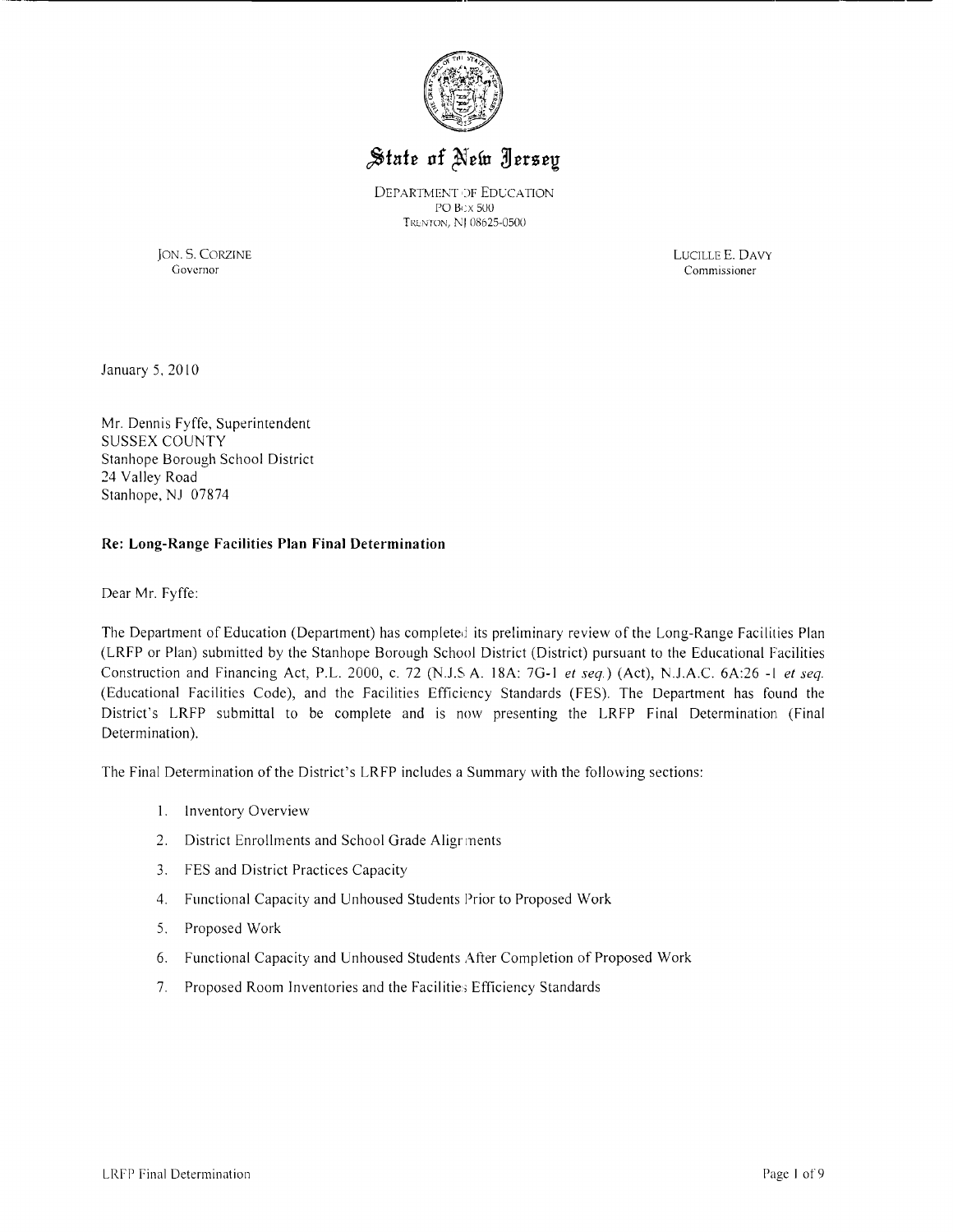Major LRFP approval issues include the adequacy of the LRFP's proposed enrollments, school capacities, and educational spaces. Approval of the LRFP, and any projects and costs listed therein, does not imply approval of an individual school facilities project or its corresponding costs and eligibility for State support under the Act. Similarly, approval of the LRFP does not imply approval of portions of the Plan that are inconsistent with the Department's FES and proposed building demolition or replacement. Determination of preliminary eligible costs and final eligible costs will be made at the time of the approval of a particular school facilities project pursuant to N.J.S.A. 18A:7G-5. The District must submit a feasibility study as part of the school facilities project approval process, pursuant to N.J.S.A. 18A:7G-7b, to support proposed building demolition or replacement. The feasibility study should demonstrate that a building might pose a risk to the safety of the occupants after rehabilitation or that rehabilitation is not cost-effective.

Following the approval of the LRFP, the District may submit an amendment to the approved LRFP for Department review. Unless and until an amendment to the LRFP is submitted to and approved by the Commissioner of the Department pursuant to N.J.S.A.  $18A:7G-4(c)$ , the approved LRFP shall remain in effect. The District may proceed with the implementation of school facilities projects that are consistent with the approved LRFP whether or not the school facilities project contains square footage that may be ineligible for State support.

We trust that this document will adequately explain the Final Determination and allow the District to move forward with the initiation of projects within its LRFP. Please contact Frank LoDolce at the Office of School Facilities at (609) 292-7078 with any questions or concerns that you may have.

Sincerely,

Lucille Endany

Lucille E. Davy Commissioner

Enclosure

c: John Hart, Chief of Staff

Rosalie S. Lamonte, Acting Executive Sussex County Superintendent Bernard E. Piaia, Director, School Facilities, Office of the Chief of Staff Susan Kutner, Director, Policy and Planning, School Facilities, Office of the Chief of Staff Anthony Brun, Manager, School Facilities, Office of the Chief of Staff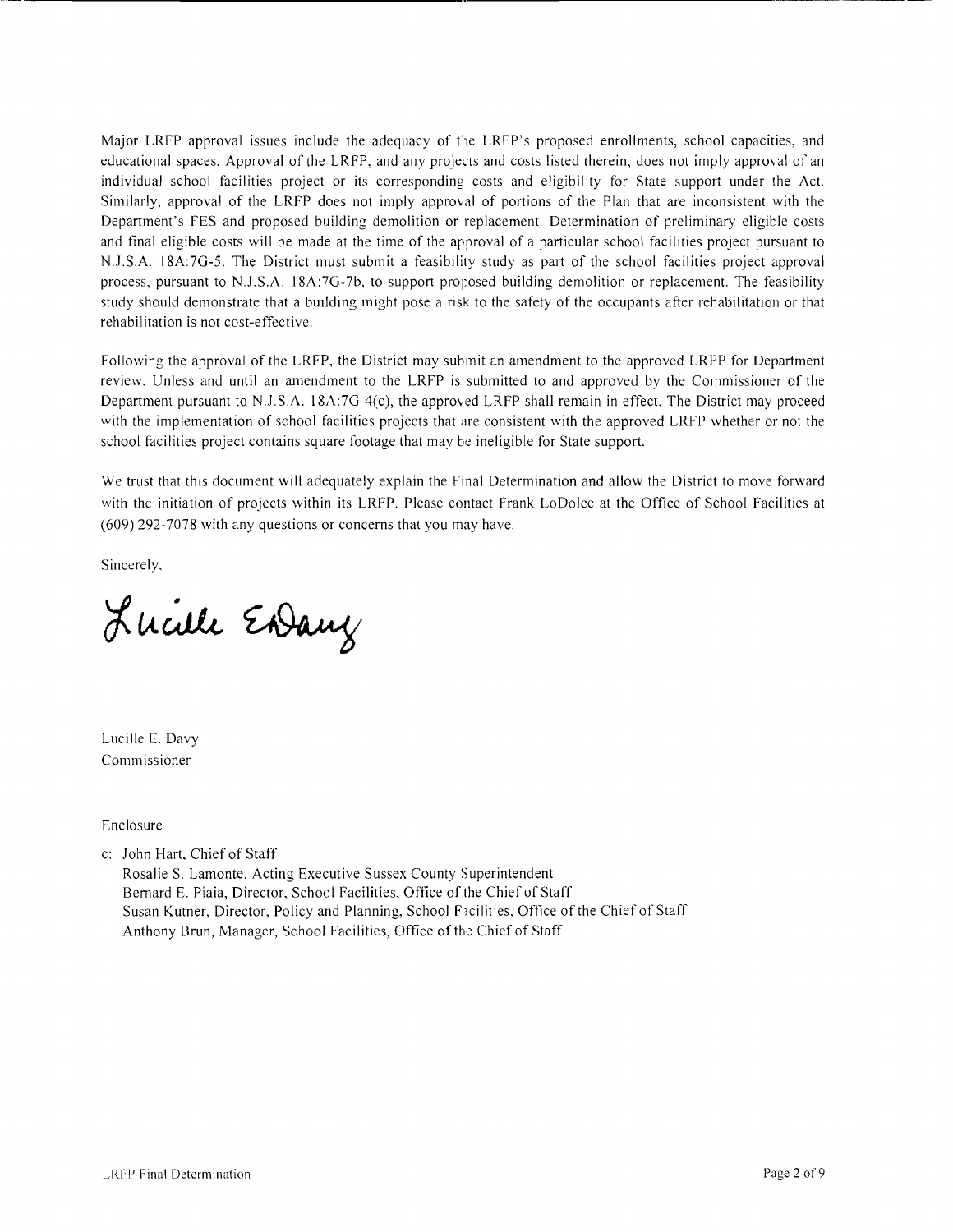# LONG-RANGE FACILITIES PLAN

# **Final Determination Summary**

# Stanhope Borough School District

The Department of Education (Department) has completed its review of the Long-Range Facilities Plan (LRFP or Plan) submitted by the Stanhope Borough School District (District) pursuant to the Educational Facilities Construction and Financing Act, P.L. 2000, *c.72* (N.J.S.A. 18A:7G-1 *et seq.*) (Act), N.J.A.C. 6A:26-1 et seq. (Educational Facilities Code), and the Facilities Efficiency Standards (FES).

This is the Department's Final Determination Summary (Summary) of the LRFP. The Summary is based on the standards set forth in the Act, the Educational Facilities Code, the FES, District entered data in the LRFP and Project Application and Tracking System (LRFP website), and District supplied supporting documentation. The Summary consists of seven sections. The referenced reports in *italic* text are standard LRFP reports available on the Department's LRFP website.

#### 1. Inventory Overview

The District provides services for students in grades  $\angle$ -8. The predominant existing school grade configuration is K-8. The predominant proposed school grade configuration is K-8. The District is classified as an "Under 55" district for funding purposes.

The District identified existing and proposed schools. sites, buildings, playgrounds, playfields, and parking lots in its LRFP. The total number of existing and proposed district-owned or leased schools, sites, and buildings are listed in Table 1. A detailed description of each asset can be found in the LRFP website report titled *"Site Asset Inventory Report. "* 

|                                                      | Existing | <b>Proposed</b> |
|------------------------------------------------------|----------|-----------------|
| Sites:                                               |          |                 |
| Total Number of Sites                                |          |                 |
| Number of Sites with no Buildings                    |          |                 |
| Number of Sites with no Instructional Buildings      |          |                 |
| <b>Schools and Buildings:</b>                        |          |                 |
| <b>Total Number of Schools</b>                       |          |                 |
| Total Number of Instructional Buildings              |          |                 |
| Total Number of Administrative and Utility Buildings |          |                 |
| Total Number of Athletic Facilities                  |          |                 |
| Total Number of Parking Facilities                   |          |                 |
| Total Number of Temporary Facilities                 |          |                 |

#### Table 1: Inventory Summary

As directed by the Department, incomplete school facilities projects that have project approval from the Department are represented as "existing" in the Plan. District schools with incomplete approved projects that include new construction or the reconfiguration of existing program space are as follows:  $n/a$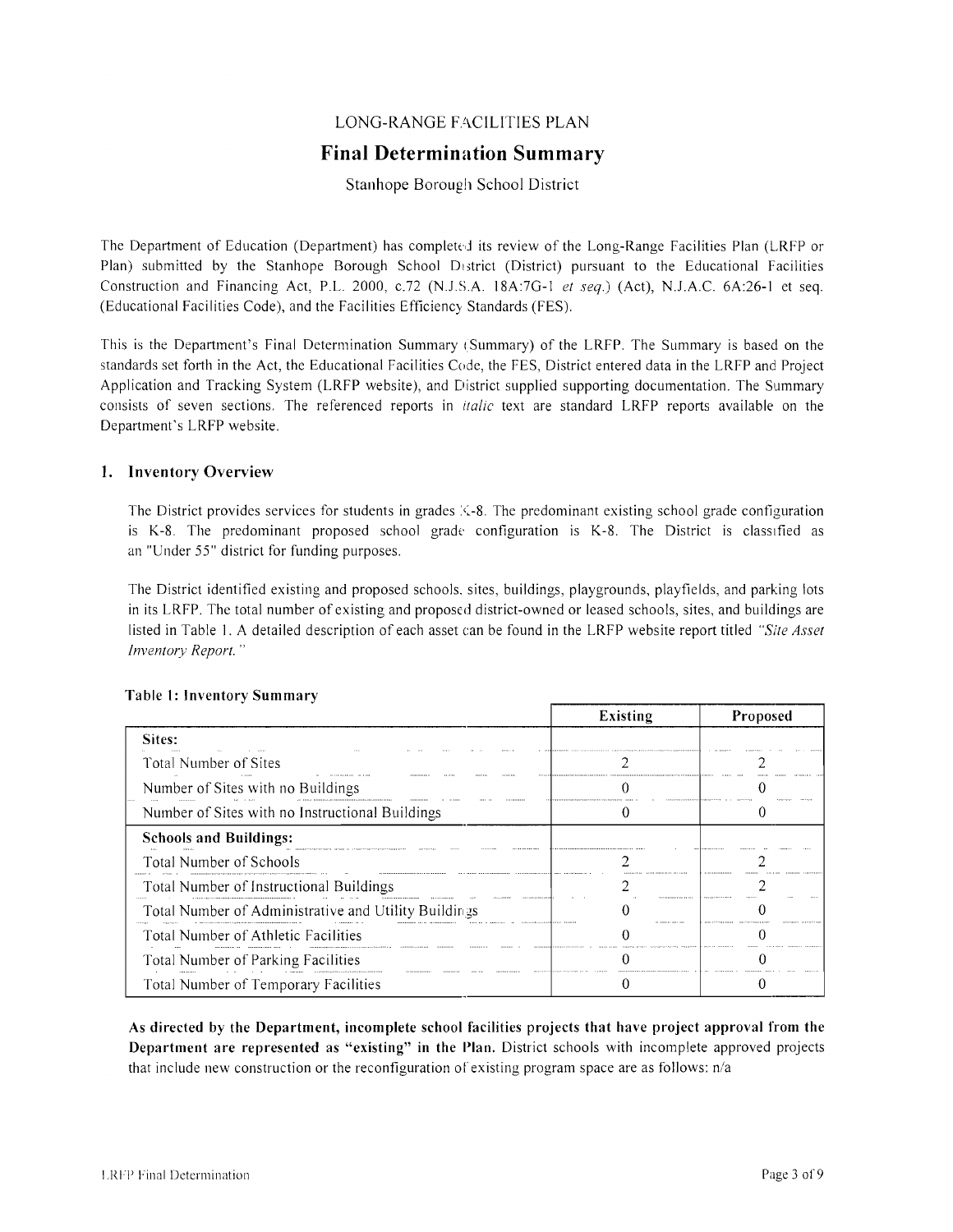Major conclusions are as follows:

- The District is proposing to maintain the existing number of District-owned or leased sites.
- $\blacksquare$ The District is proposing to maintain the existing number of District-owned or operated schools.
- The District is proposing to maintain the existing number of District-owned or leased instructional buildings. The District is proposing to maintain the existing number of District-owned or leased noninstructional buildings.

**FINDINGS** The Department has determined that the proposed inventory is adequate for review of the District's LRFP. However, the LRFP determination does not imply approval of an individual school lacilities project listed within the LRFP. The District must submit individual project applications for project approval. If building demolition or replacement is proposed, the District must submit a feasibility study, pursuant to N.J.S.A. 18A:7G-7b, as part of the application for the specific school facilities project.

# **2. District Enrollments and School Grade Alignments**

The District determined the number of students, or "proposed enrollments," to be accommodated in the LRFP on a district-wide basis and in each school. The District's existing and proposed enrollments and the cohortsurvival projection provided by the Department on the LRFP website are listed in Table 2. Detailed information can be found in the LRFP website report titled "Enrollment Projection Detail." Existing and proposed school enrollments and grade alignments can be found in the report titled *"Enrollment and School Grade Alignment. "* 

|                             | <b>Actual Enrollments</b><br>2008 school year | <b>District Proposed</b><br><b>Enrollments</b> | <b>Department's LRFP</b><br><b>Website Projection</b> |  |
|-----------------------------|-----------------------------------------------|------------------------------------------------|-------------------------------------------------------|--|
| Grades K-12:                |                                               |                                                |                                                       |  |
| Grades K-5, including SCSE  | 262                                           | 270                                            | 270                                                   |  |
| Grades 6-8, including SCSE  | 116                                           | 146                                            | 146                                                   |  |
| Grades 9-12, including SCSE |                                               |                                                |                                                       |  |
| Totals K-12                 | 378                                           | 416                                            | 416                                                   |  |
| Pre-Kindergarten:           |                                               |                                                |                                                       |  |
| Pre-Kindergarten, Age 3     |                                               | - 7                                            |                                                       |  |
| Pre-Kindergarten, Age 4     |                                               |                                                |                                                       |  |
| Pre-Kindergarten, SCSE      |                                               |                                                |                                                       |  |

#### **Table 2: Enrollment Comparison**

*"seSE* ,. *Selleontall1ed Specwi EducatIOn* 

- The District did not elect to use the Department's LRFP website projection. Supporting documentation was submitted to the Department as required: o justify the proposed enrollments.
- The District is planning for increasing enrollments.
- The District is not an ECPA (Early Childhood Program Aid) District.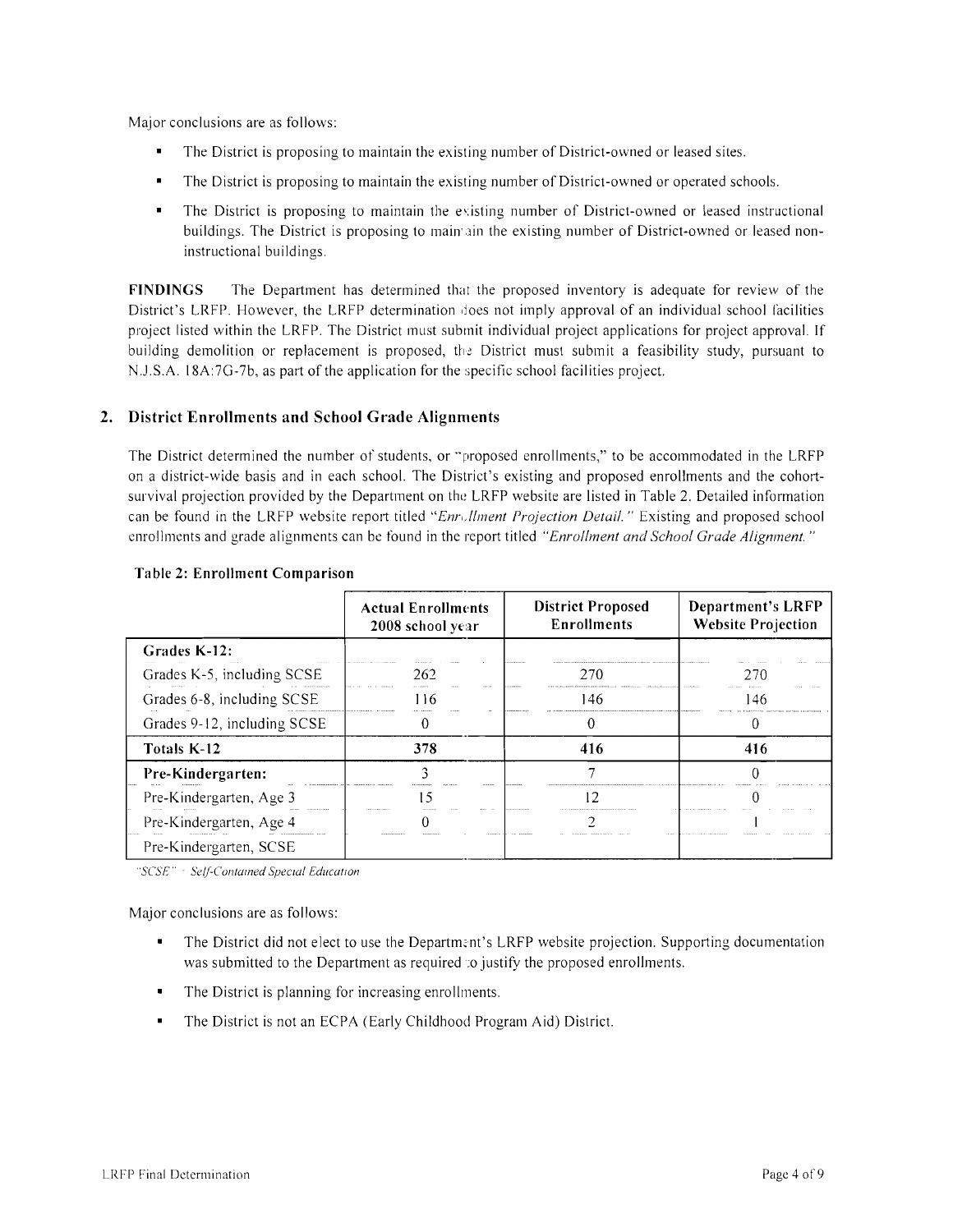FINDINGS The Department has determined that the District's proposed enrollments are supportable for review of the District's LRFP. The Department will require a current enrollment projection at the time an application for a school facilities project is submitted incorporating the District's most recent Fall Enrollment Report in order to verify that the LRFP's planned capacity is appropriate for the updated enrollments.

# 3. FES and District Practices Capacity

The proposed room inventories for each school were analyzed to determine whether the LRFP provides adequate capacity for the proposed enrollments. Two :apacity calculation methods, called *"FES Capacity"* and *"District Practices Capacity,"* were used to assess existing and proposed school capacity in accordance with the FES and District program delivery practices. A third capacity calculation, called *"Functional Capacity, "*  determines Unhoused Students and potential State support for school facilities projects. Functional Capacity is analyzed in Section 5 of this Summary.

- *FES Capacity* only assigns capacity to pre-kindergarten *(if district-owned or operated),* kindergarten, general, and self-contained special education classrooms. No other room types are considered to be capacity-generating. Class size is based 0', the FES and is prorated for classrooms that are sized smaller than FES classrooms. FES Capacity is most accurate for elementary schools, or schools with non-departmentalized programs, in which instruction is "homeroom" based. This capacity calculation may also be accurate for middle schools depending upon the program structure. However, this method usually signiticantly understates available high school capacity since specialized spaces that are typically provided in lieu of general classrooms are not included in the capacity calculations.
- *District Practices Capacity* allows the District to include specialized room types in the capacity calculations and adjust class size to reflect actual practices. This calculation is used to review capacity and enrollment coordination in middle and high schools.

A capacity utilization factor in accordance with the FES is included in both capacity calculations. A 90% capacity utilization rate is applied to classrooms serving grades K-8. An 85% capacity utilization rate is applied to classrooms serving grades 9-12. No capacity utilization factor is applied to preschool classrooms.

Table 3 provides a summary of existing and proposed district-wide capacities. Detailed information can be found in the LRFP website report titled *"FES and District Practices Capacity. "* 

|                                   | <b>Total FES Capacity</b> | <b>Total District Practices Capacity</b> |
|-----------------------------------|---------------------------|------------------------------------------|
| $(A)$ Proposed Enrollments        | 437                       | 437                                      |
| $(B)$ Existing Capacity           | 527.29                    | 417.60                                   |
| *Existing Capacity Status (B)-(A) | the arts the<br>90.29     | $-1940$                                  |
| $(C)$ Proposed Capacity           | 527.29                    | 417.60                                   |
| *Proposed Capacity Status (C)-(A) | 90.29                     | $-19.40$                                 |

Table 3: FES and District Practices Capacity Summary

\* Positive numbers signify surplus capacity; negative numbers signify inadequate capacity. Negative values for District *Practices capacity are acceptable if proposed enrollments do not exceed 100% capacity utilization.* 

- The District has appropriately coordinated proposed school capacities and enrollments in the LRFP.
- $\blacksquare$  Adequate justification has been provided by the District if capacity for a school deviates from the proposed enrollments by more than 5%.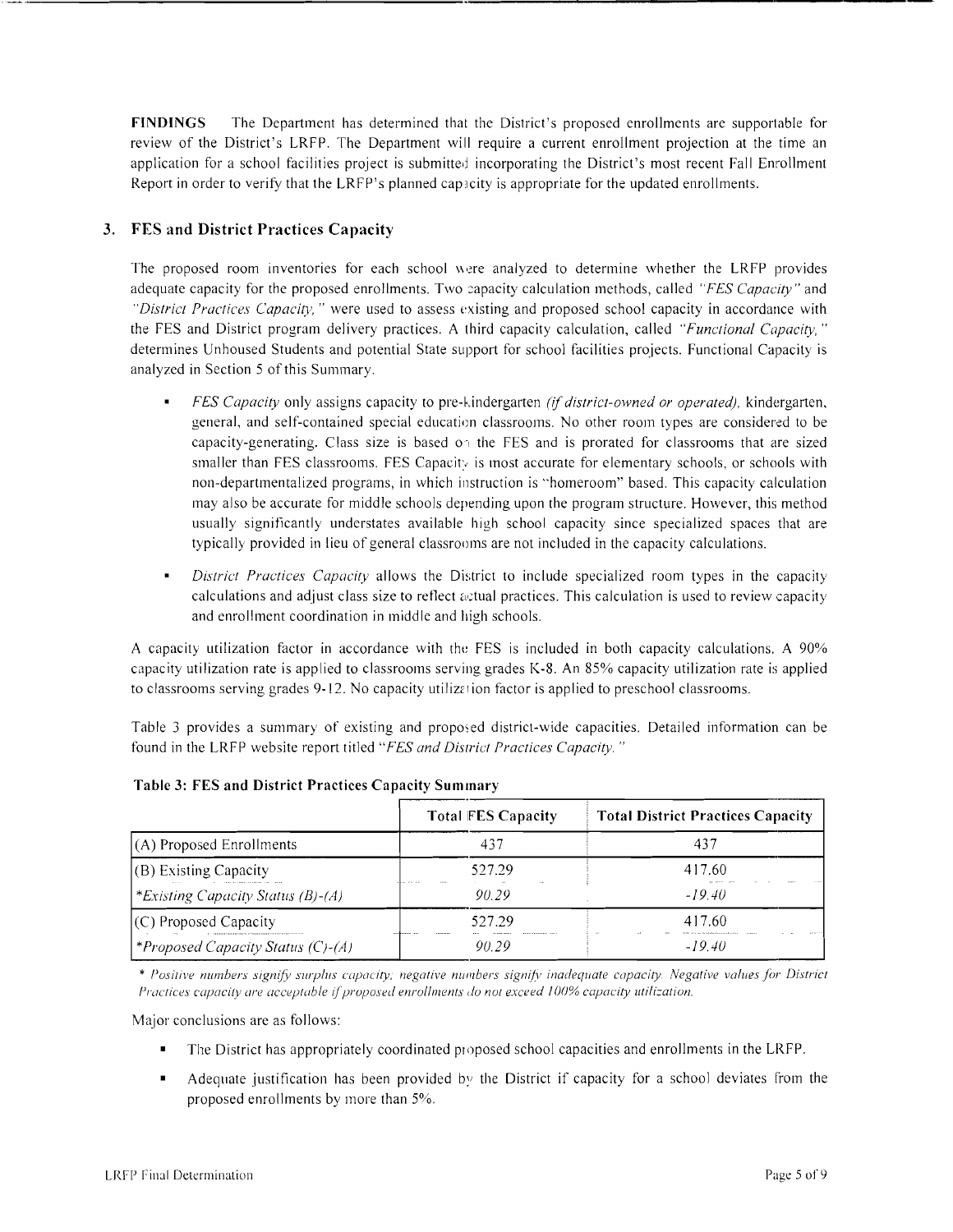**FINDINGS** The Department has determined that the proposed District capacity, in accordance with the proposed enrollments, is adequate for review of the District's LRFP. The Department will require a current enrollment projection at the time an application for a school facilities project is submitted, incorporating the District's most recent Fall Enrollment Report, in order to verify that the LRFP's planned capacity meets the District's updated enrollments.

# **4. Functional Capacity and Unhoused Students Jlrior to Proposed Work**

*Functional Capacity* was calculated and compared to the proposed enrollments to provide a preliminary estimate of Unhoused Students and new construction funding eligibility. Functional Capacity is the adjusted gross square footage of a school building *(total gross square feet minus excluded space)* divided by the minimum area allowance per Full-time Equivalent student for the grade level contained therein. Unhoused Students is the number of students projected to be enrolled in the District that exceeds the Functional Capacity of the District's schools pursuant to N.J.A.C. 6A:26-2.2(c).

*"Excluded Square Feet"* in the LRFP Functional Capecity calculation includes (1) square footage exceeding the FES for any pre-kindergarten, kindergarten, general education, or self-contained special education classroom; (2) grossing factor square footage *(corridors, stairs, mechanical rooms, etc.)* that exceeds the FES allowance, and (3) square feet proposed to be demolished or discontinued from use. Excluded square feet may be revised during the review process for individual school facilites projects.

Table 4 provides a preliminary assessment of Functional Capacity, Unhoused Students, and Estimated Maximum Approved Area for the various grade groups in accordance with the FES. Detailed information concerning the calculation and preliminary excluded square feet can be found in the LRFP website reports titled *"Functional Capacity and Unhoused Students"* and "I~unctional *Capacity Excluded Square Feet. "* 

|                      |            | B          |                 |                |                   |
|----------------------|------------|------------|-----------------|----------------|-------------------|
|                      |            | Estimated  |                 | D              | $E = C \times D$  |
|                      | А          | Existing   | $C = A-B$       | Area           | Estimated Maximum |
|                      | Proposed   | Functional | Unhoused        | Allowance      | Approved Area for |
|                      | Enrollment | Capacity   | <b>Students</b> | (gsf/students) | Unhoused Students |
| Elementary $(K-5)^*$ | 270        | 372.88     | $\theta$        | 125.00         |                   |
| Middle $(6-8)$       | 146        | 201.63     |                 | 134.00         |                   |
| $High (9-12)$        | 0          |            | 0               | 151.00.        |                   |
| Totals K-12          | 416        | 574.51     |                 |                |                   |

**Table 4: Functional Capacity and Unhoused Students Prior to Proposed Work** 

*\*Pre-kindergarten students are not included in the calculations.* 

- The calculations for "Estimated Existing Functional Capacity" do not include school facilities projects that have been approved by the Department put were not under construction or complete at the time of Plan submission.
- The District, based on the preliminary LRFP assessment, does not have Unhoused Students for the following FES grade groups: Grades  $K-5$ , 6-8.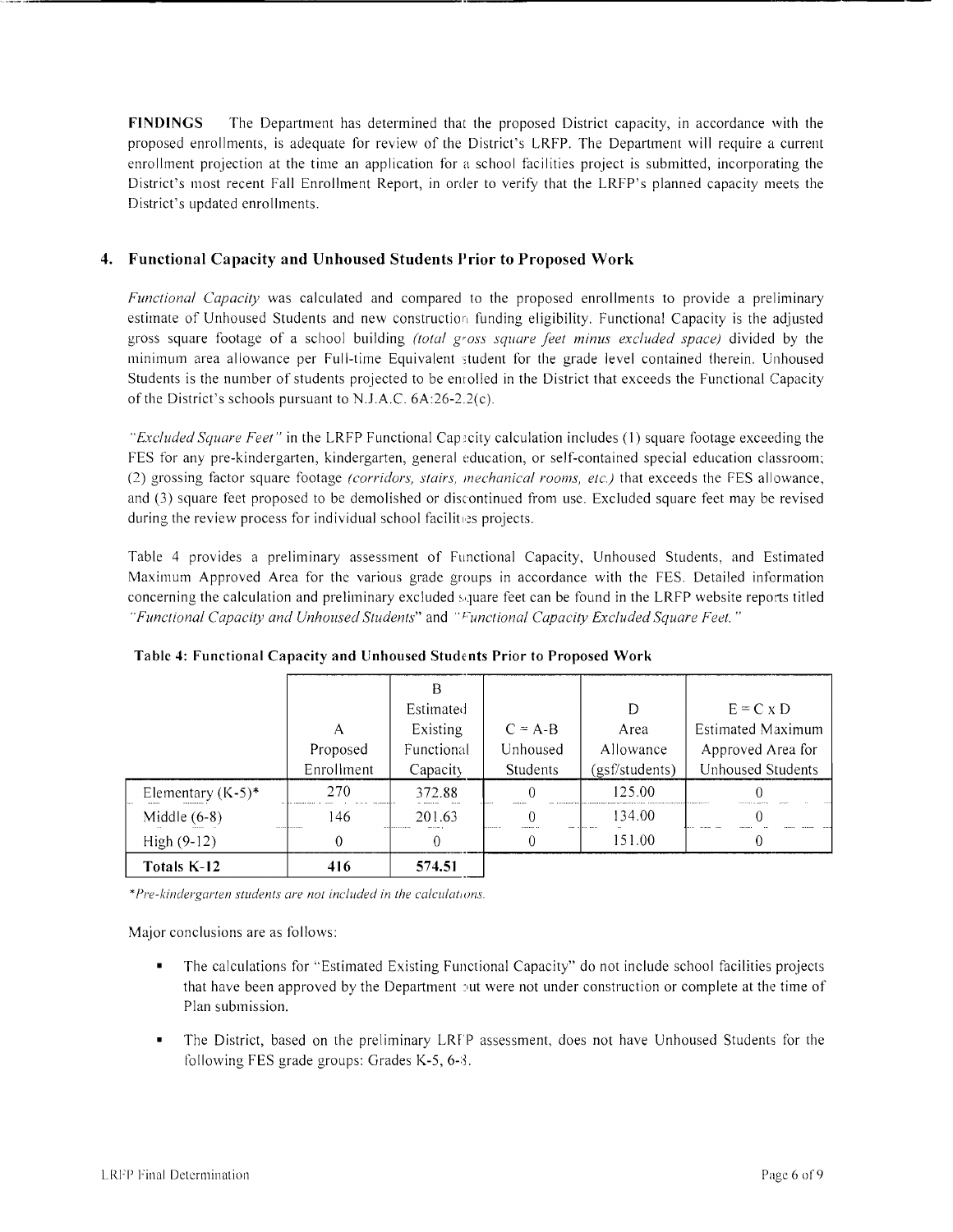- The District, based on the preliminary LRFP assessment, has Unhoused Students for the following FES grade groups: n/a.
- The District is not an ECPA district. Therefore, pre-kindergarten students are not included in the calculations. Unhoused pre-kindergarten self-contained special education students are eligible for State support. A determination of square footage eligible for State support will be made at the time an application for a specific school facilities project is submitted to the Department for review and approval.
- The District is not proposing to demolish or discontinue the use of existing District-owned instructional space. The Functional Capacity calculation excludes square feet proposed to be demolished or discontinued for the following FES grade groups: n/a.

**FINDINGS** Functional Capacity and Unhoused S .dents calculated in the LRFP are preliminary estimates. Justification for square footage in excess of the FES and the determination of additional excluded square feet, Preliminary Eligible Costs (PEC), and Final Eligible Costs (FEC) will be included in the review process for specific school facilities projects. A feasibility study undertaken by the District is required if building demolition or replacement is proposed per N.J .A.C. 6A:26-2.3(b)( 10).

# **5. Proposed Work**

The District was instructed to review the condition 01' its facilities and sites and to propose corrective *"system"*  and *"inventory"* actions in its LRFP. *"System"* actions upgrade existing conditions without changing spatial configuration or size. Examples of system actions include new windows, finishes, and mechanical systems. *"Inventory"* actions address space problems by removing, adding, or altering sites, schools, buildings and rooms. Examples of inventory actions include buil ling additions, the reconfiguration of existing walls, or changing room use.

Table 5 summarizes the type of work proposed in the District's LRFP for instructional buildings. Detailed information can be found in the LRFP website reports titled *"Site Asset Inventory," "LRFP Systems Actions Summary," and "LRFP Inventory Actions Summary.'* 

| <b>Type of Work</b>                                            | Work Included in LRFP    |
|----------------------------------------------------------------|--------------------------|
| <b>System Upgrades</b>                                         |                          |
| <b>Inventory Changes</b>                                       |                          |
| Room Reassignment or Reconfiguration<br>.                      | $$ Econol ab descens<br> |
| <b>Building Addition</b><br><b>ANALAS AS</b><br>10001000<br>   |                          |
| New Building<br>1315151-14<br><br>                             |                          |
| Partial or Whole Building Demolition or Discontinuation of Use |                          |
| New Site                                                       |                          |

#### **Table 5: Proposed Work for Instructional Building,:**

- The District has proposed system upgrades in one or more instructional buildings.
- The District has not proposed inventory changes. in one or more instructional buildings.
- The District has not proposed new construction in lieu of rehabilitation in one or more instructional buildings.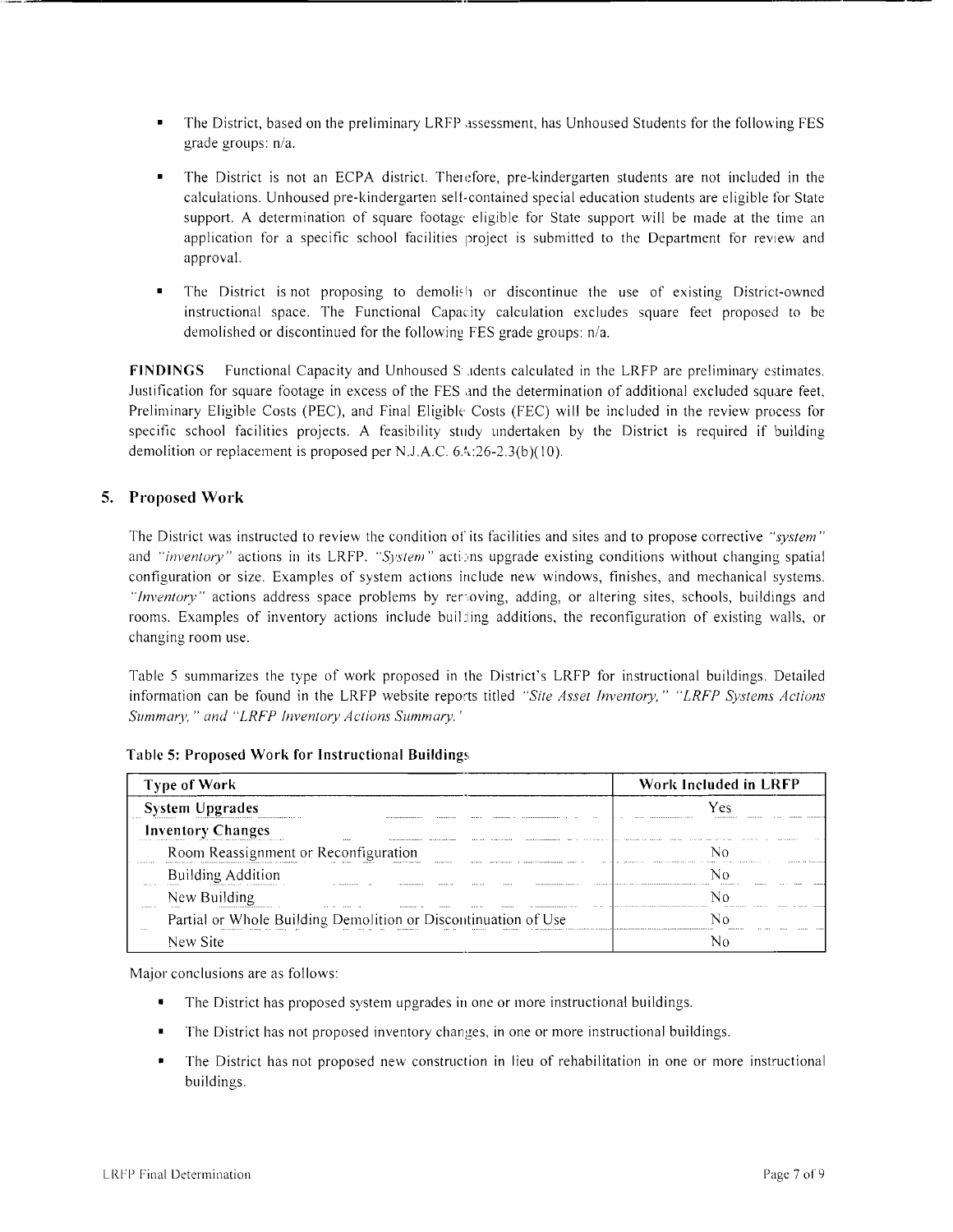Please note that costs represented in the LRFP are for capital planning purposes only. Estimated costs are not intended to represent preliminary eligible costs or final eligible costs of approved school facilities projects.

The Act (N.J.S.A. 18A:7G-7b) provides that all school facilities shall be deemed suitable for rehabilitation unless a pre-construction evaluation undertaken by the District demonstrates to the satisfaction of the Commissioner that the structure might pose a risk to .he safety of the occupants even after rehabilitation or that rehabilitation is not cost-effective. Pursuant to N.J A.C.  $6A:26-2.3(b)(10)$ , the Commissioner may identify school facilities for which new construction is proposed in lieu of rehabilitation for which it appears from the information presented that new construction is justilied, provided, however, that for such school facilities so identified, the District must submit a feasibility study as part of the application for the specific school facilities project. The cost of each proposed building replacement is compared to the cost of additions or rehabilitation required to eliminate health and safety deficiencies and to achieve the District's programmatic model.

Facilities used for non-instructional or non-educational purposes are ineligible for State support under the Act. However, projects for such facilities shall be reviewed by the Department to determine whether they are consistent with the District's LRFP and whether the facility, if it is to house students (full or part time) conforms to educational adequacy requirements. These projects shall conform to all applicable statutes and regulations.

**FINDINGS** The Department has determined that the proposed work is adequate for review of the District's LRFP. However, Department approval of proposed work in the LRFP does not imply that the District may proceed with a school facilities project. The District must submit individual project applications with cost estimates for Department project approval. Both school facilities project approval and other capital project review require consistency with the District's approved LRFP.

# 6. Functional Capacity and Unhoused Students After Completion of Proposed Work

The *Flinctional Capacity* of the District's schools *after* completion of the scope of work proposed in the LRFP was calculated to highlight any remaining Unhoused Students.

Table 6 provides a preliminary assessment of Unhoused Students and Estimated Remaining Maximum Area after completion of new construction proposed in the LRFP, if applicable. Detailed information concerning the calculation can be found in the website report titled *"Functional Capacity and Unhoused Students."* 

|                      | Estimated     |            |                |                | Estimated    |
|----------------------|---------------|------------|----------------|----------------|--------------|
|                      | Maximum       |            | Proposed       |                | Maximum Area |
|                      | Approved Area |            | Functional     | Unhoused       | for Unhoused |
|                      | for Unhoused  | Total New  | Capacity after | Students after | Students     |
|                      | Students      | <b>GSF</b> | Construction   | Construction   | Remaining    |
| Elementary $(K-5)^*$ |               |            | 372.88         |                |              |
| Middle $(6-8)$       |               |            | 210.63         |                |              |
| $High (9-12)$        |               |            |                |                |              |
| Totals K-12          |               |            | 573.51         |                |              |

# Table 6: Functional Capacity and Unhoused Students After Completion of Proposed Work

\*Pre-kindergarten students are not included in the calculations.